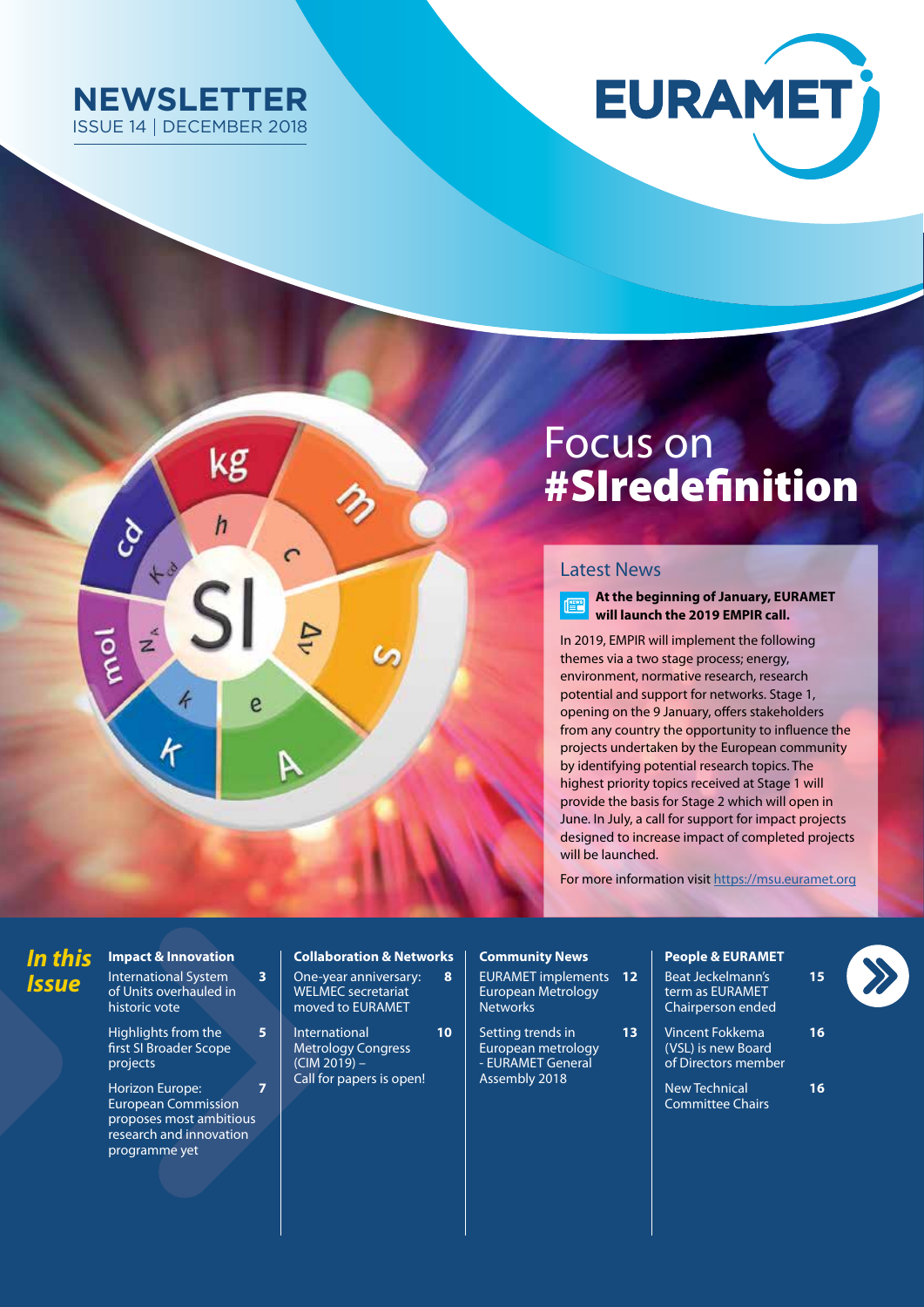# **A YEAR FULL OF MILESTONES:**  FROM THE SI REDEFINITION TO EUROPEAN METROLOGY NETWORKS, EURAMET CHAIRPERSON HANS ARNE FRØYSTEIN REVIEWS 2018

In November, I was at the General Conference on Weights and Measures in France witnessing a historic moment: The international community voting to redefine the International System of Units (SI). This decision changed the definition of the kilogram, the ampere, the kelvin and the mole, and means that all the SI units will be defined in terms of natural constants. This will ensure the future stability of the SI and open up opportunities for the use of new technologies.

The EURAMET community should be very proud that several joint research projects within our European Metrology Research Programmes (EMRP and EMPIR) have contributed to this measurement revolution (see page 3).

Media coverage of the event was enormous and brought a lot of attention to the metrology community as a whole. This is something we want to build on.

This historic moment was not the only highlight in 2018. The year has been marked by plenty of other noteworthy events.

In May, the General Assembly (GA) approved the first 6 European Metrology Networks on topics including Mathematics and Statistics, Laboratory Medicine, Quantum Technologies, Smart Energy Grids, Energy Gases, and Climate and Ocean Observation.



The new concept of EMNs aims to work more closely with our stakeholders on those topics, to improve the coordination among our members and create sustainable structures for future collaboration (read more on page 12).

At the GA, achievements over the last year and proposals to improve collaboration amongst Europe's measurement community were discussed. Elections also took place, and we congratulate one new and two reelected members of the Board of Directors and one re-elected and three new Technical Committee Chairs (see pages 16 and 17). On behalf of EURAMET, I would like to express our gratitude to their predecessors: Hugo Vos (BoD), Graham Machin, Robert Edelmaier and Enver Sadikoglu (all TC Chairs).

I am also happy to congratulate Erkki Ikonen who was re-elected as EURAMET Vice-Chairperson (EMPIR) for a second term until 2021.

For me, the GA brought new responsibilities: I have taken over the position as EURAMET's Chairperson from my predecessor Beat Jeckelmann. I would like to thank Beat for his excellent leadership and fantastic commitment (see page 15), and I am really looking forward to working with all the highly engaged people in the EURAMET community.

# **EVENTS**

**TC-EM Workshop on the EMPIR 2019 Call**  9 - 10 January 2019 - Berlin, Germany

**TC-Ionising Radiation Annual Meeting 2019** 29 - 31 January 2019 - Ljubljana, Slovenia

### **TC-Photometry and Radiometry Annual Meeting 2019**

30 - 31 January 2019 - Caparica, Portugal

### **TC-Metrology in Chemistry Annual Meeting 2019** 4 - 7 February 2019 - Brno, Czech Republic

### **EURAMET Training Course on Conformity Assessment of Non-Automatic Weighing Instruments (NAWI)**

18 - 21 February 2019 - Sarajevo, Bosnia and Herzegovin

2018 has been a year full of positive developments and challenges and we are looking forward to continuing these developments in 2019:

Traditionally, the year will start with an EMPIR call – the themes for 2019 are environment, energy, normative, support for impact, networks and research potential. EURAMET is also continuing its efforts to establish a new metrology programme under the next framework programme, Horizon Europe, from 2021 to 2027.

Among other events, you should all save the date for the International Metrology Congress, CIM, which will be on 24 to 26 September 2019 in Paris, France. This is one of the major conferences where the measurement science community can meet stakeholders from industry (see page 10).

We hope you enjoy reading issue 14 of our newsletter and we wish you all the best for the festive season and beyond.

# Linked in

### EURAMET e.V.

Bundesallee 100, 38116 Braunschweig Germany

Phone: +49 531 592 1960 Fax: +49 531 592 1969 [secretariat@euramet.org](mailto:secretariat%40euramet.org?subject=) [www.euramet.org](http://www.euramet.org)

Editorial coordination: Anne Trumpfheller, EURAMET Head of Communications E-mail: [communications@euramet.org](mailto:communications%40euramet.org?subject=)

### Follow us on LinkedIN:

https://[www.linkedin.com/company/euramet](http://www.linkedin.com/company/euramet)

### *Disclaimer*

*Project information and links published in the current issue of the EURAMET newsletter are correct to the best of EURAMET's knowledge and in accordance with the current state of the art.* 

*EURAMET cannot be held responsible for the sufficiency or fitness for purpose of any information.*

*The technologies presented in this newsletter may be covered by intellectual property rights.* **Subscribe to EURAMET's newsletters at [www.euramet.org/](http://www.euramet.org/subscribe) subscribe or take a look at previous versions at [www.euramet.org/](https://www.euramet.org/publications-media-centre/euramet-newsletter/) [newsletter](https://www.euramet.org/publications-media-centre/euramet-newsletter/)**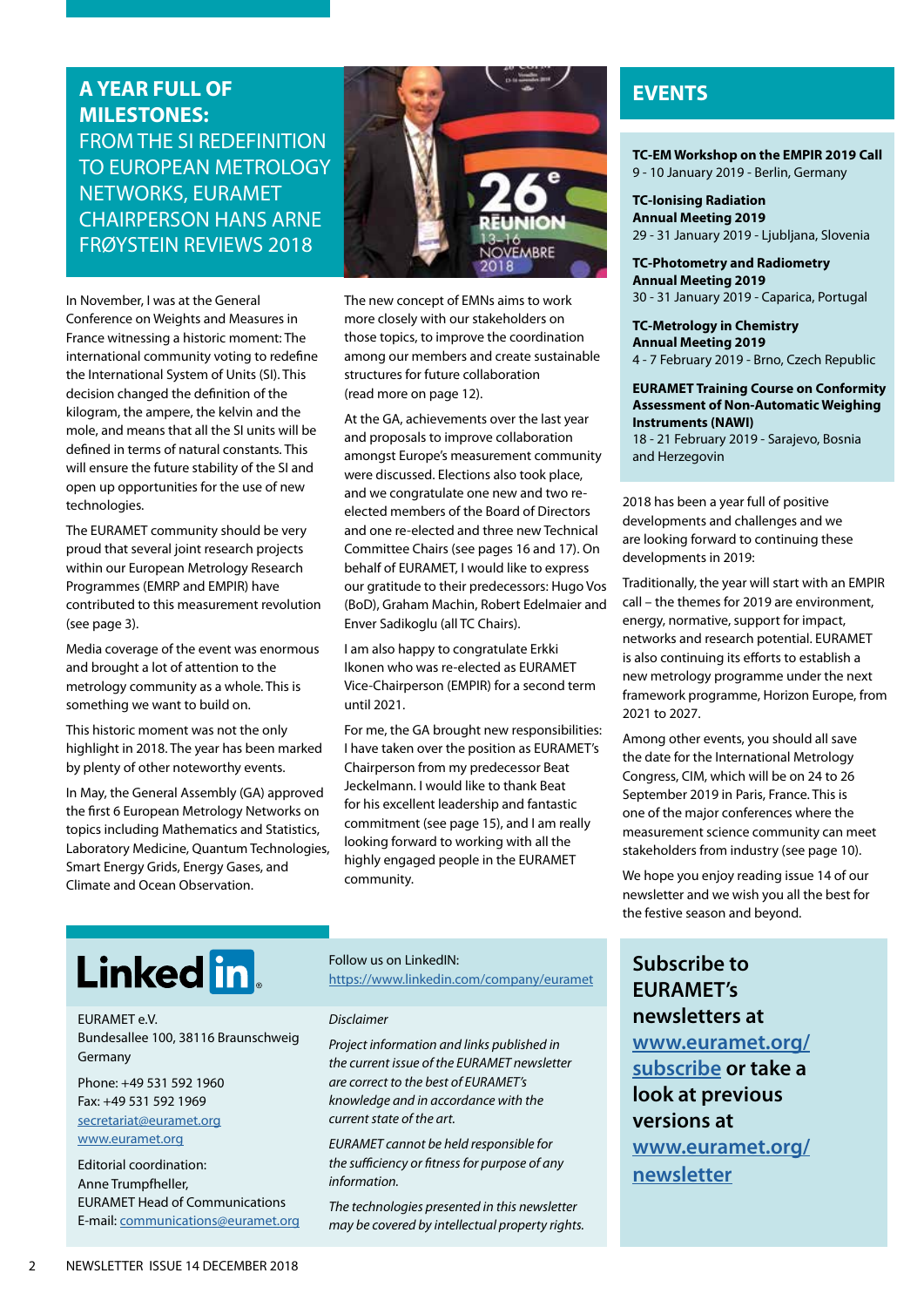# *Impact & Innovation*

kg

h

ه,

**INTERNATIONAL SYSTEM OF UNITS OVERHAULED IN HISTORIC VOTE** MAJOR SCIENTIFIC CONTRIBUTION FROM EUROPEAN METROLOGY RESEARCH PROGRAMME

# **#SIredefinition**

*Constant evolution of the International System of Units*

In a landmark decision on 16 November, representatives from 60 countries voted to redefine the International System of Units (SI), changing the world's definition of the kilogram, the ampere, the kelvin and the mole, forever. The decision, made at the General Conference on Weights and Measures (CGPM) in Versailles, France, which is organised by the International Bureau of Weights and Measures, means that all SI units will now be defined in terms of constants that describe the natural world. This will assure the future stability of the SI and open the opportunity for the use of new technologies, including quantum technologies, to implement the definitions.

The changes, which will come into force on 20 May 2019, will bring an end to the use of physical objects to define measurement units and has been described as a measurement revolution by scientists and representatives at the conference.

"This is a milestone not only for the metrology community but for the whole world. The redefined SI will be universal, based on constants of nature and no longer dependent on physical artefacts", says Hans Arne Frøystein, EURAMET Chairperson. "I am proud to say that through the European Metrology Research Programmes our members have contributed greatly to the scientific basis for the redefined system. The modernised SI is built for the future and will stimulate further development without having to be changed again. It is also very important to take this opportunity to spread the news about the new SI and metrology to remind everyone about the importance of measurement in all aspects of our lives."

EURAMET's European Metrology Research Programmes (EMRP and EMPIR) supported key European research that has contributed to the SI revision and has addressed the SI

redefinition measurement challenges. There have been 43 joint research projects on the broader scope of the SI so far; 10 of them have directly contributed to the historic redefinition of the SI involving 39 metrology institutes alongside researchers from academia and industry.

# The kilogram

Accurately measuring mass is fundamental to many areas of everyday life. From sophisticated manufacturing processes to microgram drug delivery or environmental monitoring - all rely on accurate weight measurements traceable to the SI kilogram. The definition of the kilogram for more than 130 years, the International Prototype of the Kilogram (IPK), a cylinder of a platinum alloy stored at the BIPM in France, will now be retired. It will be replaced by the Planck constant – the fundamental constant of quantum physics. While the stability of the IPK could only be confirmed by comparisons with identical copies, a difficult and potentially inaccurate process, the Planck constant is ready for use everywhere and always.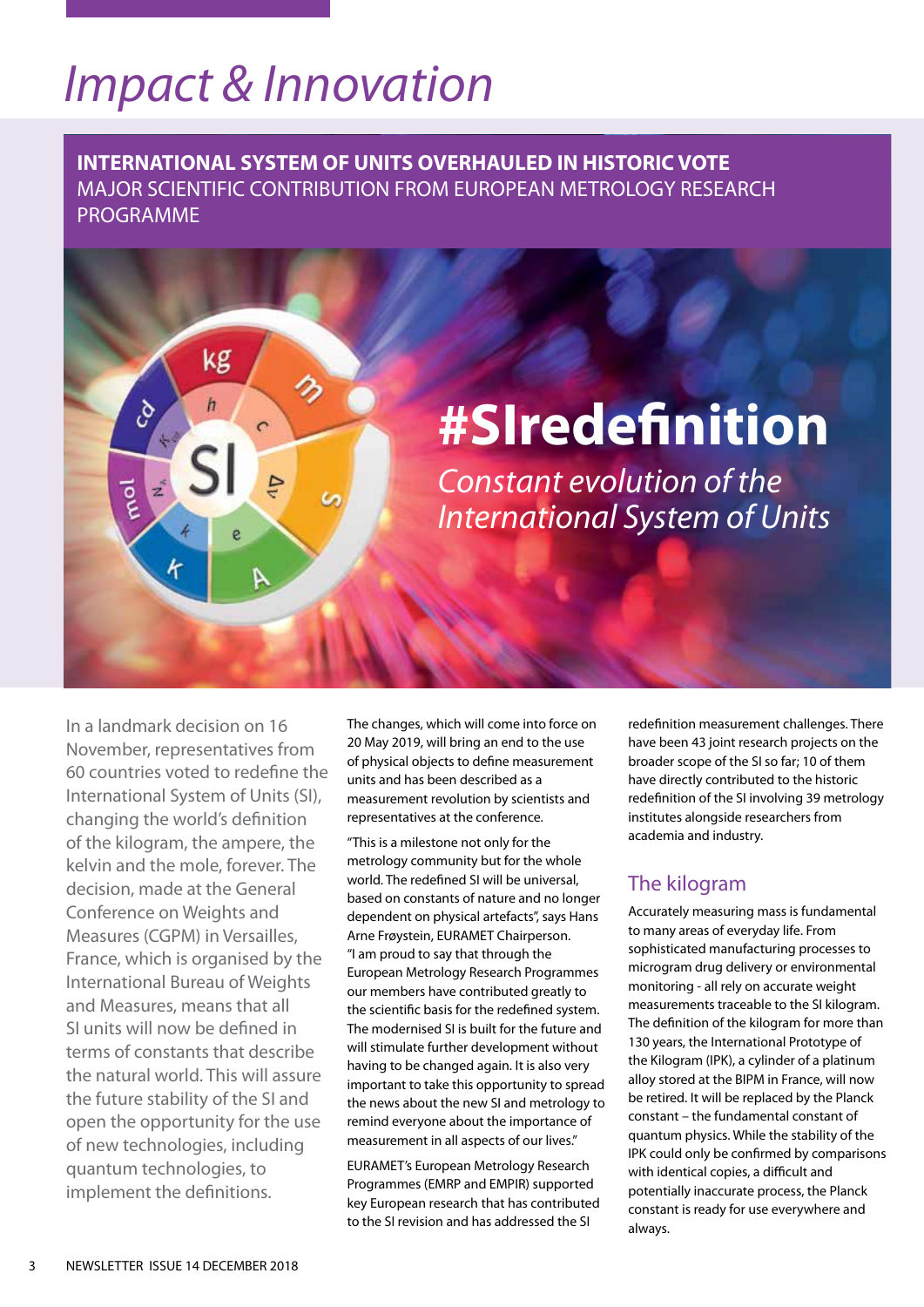

Courtesy of NPL

Experimentally determining the redefined kilogram will either be based on Kibble balance experiments that compare electrical and mechanical power, or by the X-ray crystal density (Avogadro) experiment that counts atoms in a silicon sphere using x-rays and optical interferometry. Both approaches are complex, requiring a wide range of measurement skills and specialist equipment.

EMRP projects ['Realisation of the awaited](https://www.euramet.org/research-innovation/search-research-projects/details/?eurametCtcp_project_show%5bproject%5d=1140)  definition of the kilogram - resolving the [discrepancies'](https://www.euramet.org/research-innovation/search-research-projects/details/?eurametCtcp_project_show%5bproject%5d=1140) and ['Developing a practical](https://www.euramet.org/research-innovation/search-research-projects/details/?eurametCtcp_project_show%5bproject%5d=1142)  [means of disseminating the new kilogram'](https://www.euramet.org/research-innovation/search-research-projects/details/?eurametCtcp_project_show%5bproject%5d=1142) helped to resolve the small remaining differences between the Kibble balance and Avogadro practical realisations of the kilogram. This ensures there will be no discontinuity between current and future mass measurements after the kilogram's redefinition.

### The kelvin

Temperature is one of the most frequently measured physical quantities in science and industry, and many industrial processes rely on high accuracy thermometry.

Up until now, the kelvin (K), the SI unit of temperature, has been based on the triple point of water i.e. the temperature at which solid, liquid and vapour all co-exist, and is now based on a fixed value of the Boltzmann constant. The Boltzmann constant relates (among other things) the average kinetic energy of a gas molecule to its temperature. Its value at the time of the redefinition is based on prior extensive international research, including previous EURAMET research projects funded by the EU to enable the kelvin redefinition.

To support the introduction of the redefined kelvin and to meet on-going user traceability requirements into the 2020s, the EMRP has funded two projects; 'Implementing the new [kelvin'](https://www.euramet.org/research-innovation/search-research-projects/details/?eurametCtcp_project_show%5bproject%5d=1138) and 'Novel techniques for traceable [temperature dissemination'.](https://www.euramet.org/research-innovation/search-research-projects/details/?eurametCtcp_project_show%5bproject%5d=1147) New direct thermodynamic temperature measurement methods have the potential to replace the ITS-90 and PLTS-2000 but require both development and evaluation. Improvements at high temperatures, for example, will be facilitated by new high temperature fixed points which have been developed for temperature realisation and dissemination above 1100 °C. Further research to support on-going user traceability continues in a follow on EMPIR project ['Implementing the](https://www.euramet.org/research-innovation/search-research-projects/details/?eurametCtcp_project_show%5bproject%5d=1434)  [new kelvin 2'](https://www.euramet.org/research-innovation/search-research-projects/details/?eurametCtcp_project_show%5bproject%5d=1434).

### The ampere

An accessible definition of the ampere that allows confident and practical realisation in measurement and calibration laboratories throughout the world was needed that is nearer to the needs of modern microand nanofabricated electronic device performance than that previously available.

The SI unit of electric current, the ampere (A), is now redefined in terms of a fundamental physical constant, replacing the definition based on an ideal electrodynamic experiment. This removes the ampere's dependency on the definitions of the kilogram and the metre.

The redefinition has fixed the numerical value of a fundamental physical constant, the elementary charge e (expressed in coulomb) and a new practical realisation will be introduced based on counting the number of electrons passing through a conductor's cross section in a given unit of time.

The key challenges of this practical realisation are a) to reliably count single electrons flowing through the device at a sufficiently high rate, and b) to scale the generated current (in the 100 pA range) to larger magnitudes, of interest for calibration.

EMRP project ['Quantum ampere: realisation](https://www.euramet.org/research-innovation/search-research-projects/details/?eurametCtcp_project_show%5bproject%5d=1144)  [of the new SI ampere'](https://www.euramet.org/research-innovation/search-research-projects/details/?eurametCtcp_project_show%5bproject%5d=1144) has enabled improvements to the single electron pumps required for experimentally realising the redefined ampere.

## New definitions

The new definitions impact four of the seven base units of the SI: the kilogram, ampere, kelvin and mole, and all units derived from them, such as the volt, ohm and joule.

- The kilogram will be defined by the Planck constant (*h*)
- The ampere will be defined by the elementary electrical charge (*e*)
- The kelvin will be defined by the Boltzmann constant (*k*)
- The mole will be defined by the Avogadro constant (N<sub>A</sub>)

Although the size of these units will not change (a kilogram will still be a kilogram), the four redefined units will join the second, the metre and the candela to ensure that the set of SI base units will continue to be both stable and useful. The revised SI will maintain its relevance by facilitating technical innovations. Just as the redefinition of the second in 1967 provided the basis for technology that has transformed how we communicate across the globe, through GPS and the internet, the new changes will have wide-reaching impact in science, technology, trade, health and the environment, and many other sectors.

Further information can be found a[t]( https://www.euramet.org/si-redefinition ) <https://www.euramet.org/si-redefinition>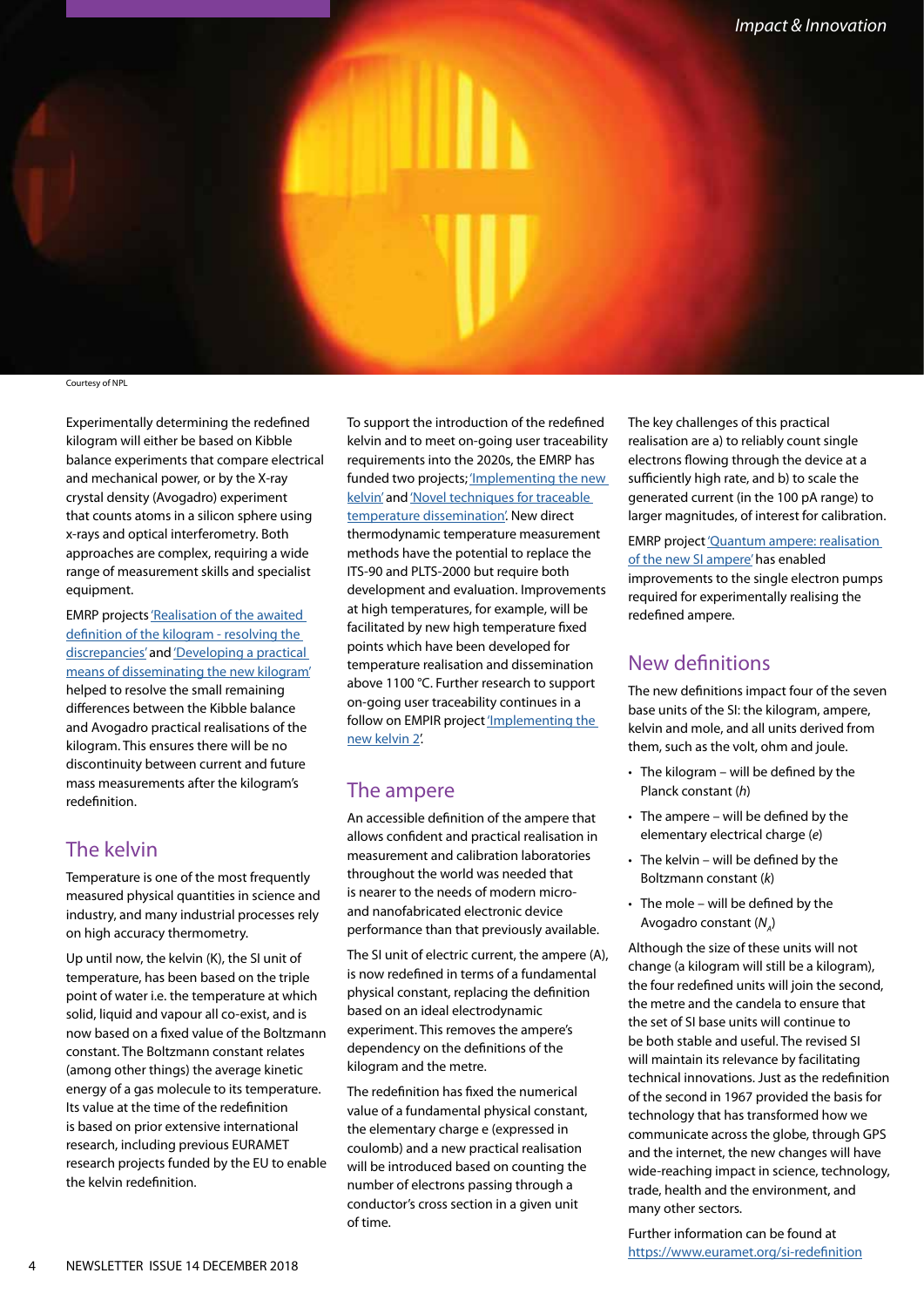

**Counting-down to the SI redefinitions that will come into force on 20 May 2019, on the 20th of every month we'll be looking at each of the SI units. Check out November's introduction to the metre. On 20 December we'll be shining a light on the candela!** 

**Visit [https://www.euramet.](https://www.euramet.org/si-redefinition) [org/si-redefinition](https://www.euramet.org/si-redefinition)**

Whether for disease diagnosis or to manufacture energy efficient engines, the International System of Units – the SI – underpins all measurements across the globe. The SI Broader Scope call of EURAMET's European Metrology Research Programme has focused research and development to advance measurement standards and SI units and to prepare an efficient European measurement infrastructure based on National Measurement Institute (NMI) collaboration.

The European Union and national governments invested 37 million Euro in collaborative metrology focused research, involving research groups in 28 European NMIs and Designated Institutes (DIs), and 28 academic groups. The research addressed key needs for SI unit redefinitions and increased traceability for chemical, radiobiological and sub-nano measurements.

### Silicon spheres for routine kilogram-SI links

The ability to redefine the kilogram in November 2018 relied on determining the Planck constant using two different methods. One method balances a kilogram weight and a force generated by the current in a coil of wire within a magnetic field and the other relies on counting atoms in a silicon sphere. Resolving small discrepancies between the different electrical balances used to generate the kilogram experimentally and remove inconsistencies between the balancing and atom counting methods were remaining problems hampering the kilograms redefinition. The EMRP project ['Realisation](https://www.euramet.org/research-innovation/search-research-projects/details/?eurametCtcp_project_show%5Bproject%5D=1140)  [of the awaited definition of the kilogram](https://www.euramet.org/research-innovation/search-research-projects/details/?eurametCtcp_project_show%5Bproject%5D=1140)  [resolving the discrepancies'](https://www.euramet.org/research-innovation/search-research-projects/details/?eurametCtcp_project_show%5Bproject%5D=1140) has enabled the international community to pool resources and successfully get agreement between these techniques.

In the long-term, the atom-counting method will make the kilogram definition accessible to any laboratory capable of carrying out surface characterisations and volume measurements. Relatively inexpensive natural silicon spheres will be usable as mass transfer standards. Spheres may transform the kilograms traceability chain and significantly increase the number of labs able to experimentally achieve an SI definition of the kilogram.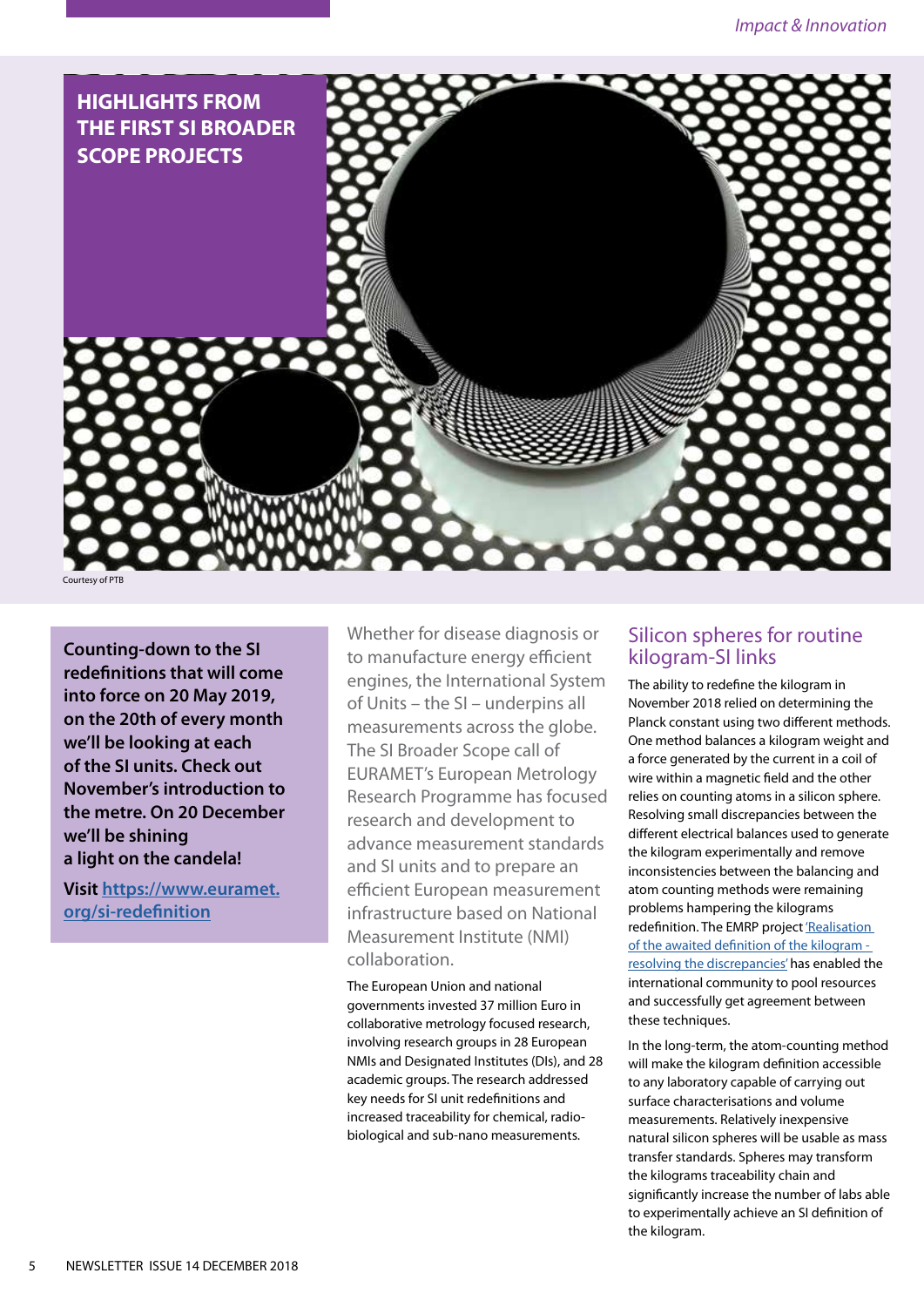



### Direct thermodynamic measurement for kelvin

Future temperature measurements based on atomic vibrations have been brought closer as a result of EMRP funding. These atomic vibrations are the basis of thermodynamic temperature and could remove the need for complex calibration chains or even a temperature scale. EMRP project ['Implementing the new kelvin'](https://www.euramet.org/research-innovation/search-research-projects/details/?eurametCtcp_project_show%5Bproject%5D=1138) increased links between the existing temperature scale, the ITS-90, and this fundamental atomic property - a crucial step towards introducing this new temperature system.

Extending the current ITS-90 temperature scale's range and plugging remaining gaps are needed to increase the reliability of temperature measurements. EMRP project ['Novel techniques for traceable temperature](https://www.euramet.org/research-innovation/search-research-projects/details/?eurametCtcp_project_show%5Bproject%5D=1147)  [dissemination'](https://www.euramet.org/research-innovation/search-research-projects/details/?eurametCtcp_project_show%5Bproject%5D=1147) developed low-temperature high-accuracy thermometers enabling cryostat manufacturers and their customers to accurately demonstrate product performance with greater ease. Novel devices based on near infrared radiation thermometry or acoustic thermometry have been developed leading to commercial interest in the acoustic thermometry technology. Users will be able to make direct SI traceable thermodynamic temperature measurements for the first time.

### Courtesy of NPL iStock.com/Xanya69

### Travelling standard for ampere generation

The redefinition of the ampere based on single electron transport (SET) devices has been made possible because of a highly accurate pico-amp meter developed in an EMRP project. The device is based on conventional electronics, operates at room temperature and has been validated for use with small direct currents. This innovative ultra-stable low-noise current amplifier (patent pending) provides unparalleled performance and now acts as a travelling electrical standard. Using the amplifier, the EMRP project ['Quantum ampere: Realisation](https://www.euramet.org/research-innovation/search-research-projects/details/?eurametCtcp_project_show%5Bproject%5D=1144)  [of the new SI ampere'](https://www.euramet.org/research-innovation/search-research-projects/details/?eurametCtcp_project_show%5Bproject%5D=1144) demonstrated the superior accuracy of a SET-based cryogenic quantum ampere standard compared to state-of-the-art generation of the ampere based on 'classical' (non-quantum) experiments used in existing experimental SI ampere realisations.

### Extending chemical analysis SI traceability

SI traceability for physical measurements has existed since the 1889 introduction of the international prototype kilogram. However chemical traceability still has gaps. The lack of chemical analysis standards is limiting accuracy in industrial processes, healthcare and compliance with EU directives. EMRP funding has helped address this problem by co-ordinating the development of new methods for producing high purity single element standards. The project produced traceable high purity standards for magnesium, molybdenum, rhodium and zinc – all important for industry and healthcare. The methods used can be readily extended to other metals, increasing SI traceability and helping to resolve the gaps in chemical analysis accuracy.



iStock.com/peepo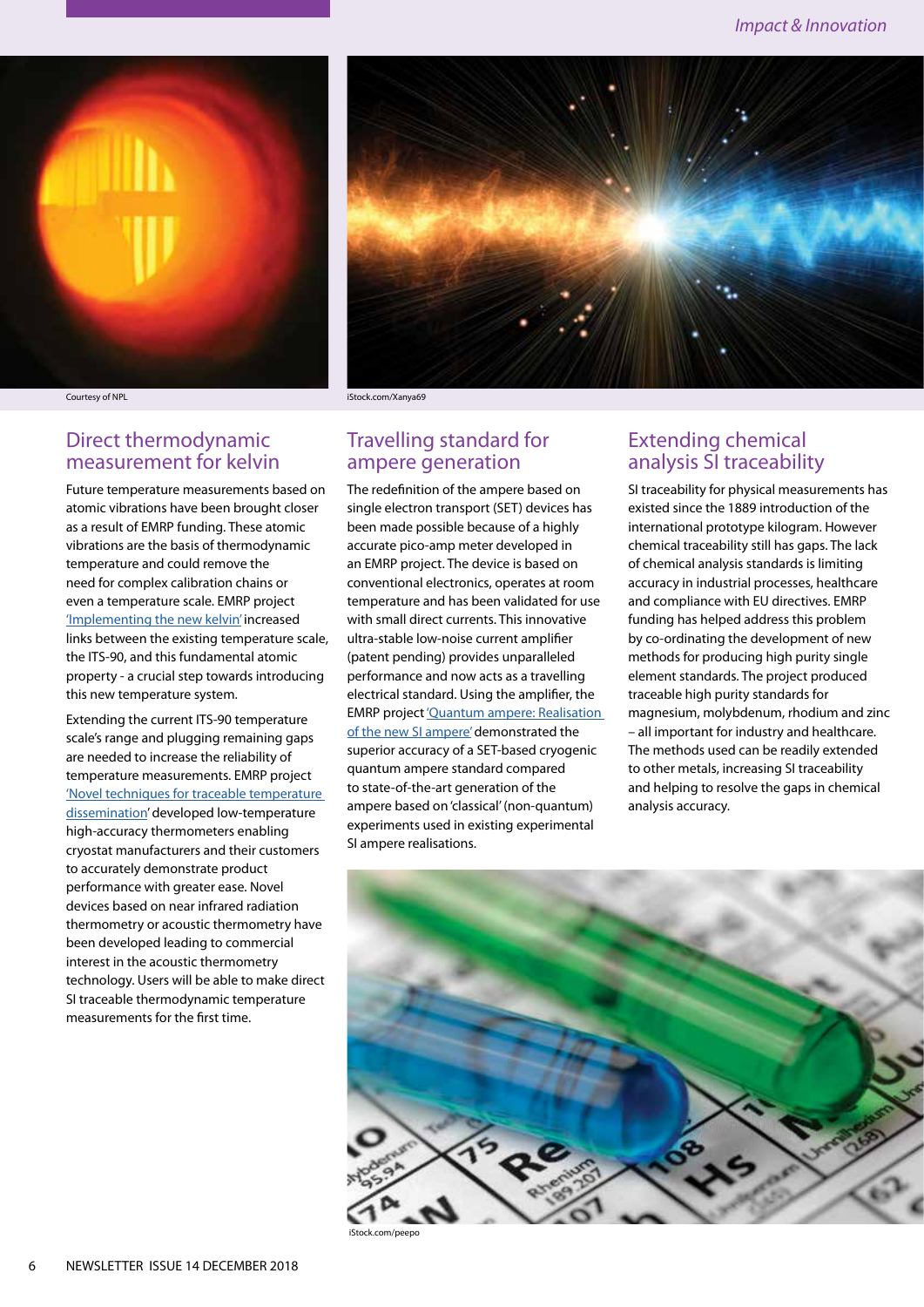**HORIZON EUROPE:**  EUROPEAN COMMISSION PROPOSES MOST AMBITIOUS RESEARCH AND INNOVATION PROGRAMME YET



iStock.com/Nastco

For the next long-term EU budget 2021-2027, the European Commission (EC) is proposing 100 billion euro for research and innovation. Building on the achievements and successes of Horizon 2020, an ambitious new programme - Horizon Europe – will keep the EU at the forefront of global research and innovation.

While continuing to drive scientific excellence through the European Research Council (ERC) and the Marie Skłodowska-Curie fellowships and exchanges, Horizon Europe will introduce new features, including:

- **A European Innovation Council (EIC)**  to help the EU become a frontrunner in market-creating innovation.
- **New EU-wide research and innovation missions** focusing on societal challenges and industrial competitiveness.
- **Maximising the innovation potential across the EU:** Support will be doubled for Member States lagging behind in their efforts to make the most of their national research and innovation potential.
- **More openness:** The principle of 'open science' will become the modus operandi of Horizon Europe, requiring publications and data to be open access.

• **A new generation of European Partnerships and increased collaboration with other EU programmes:** To increase effectiveness and impact, Horizon Europe will streamline the number of partnerships that the EU co-programmes or co-funds with partners from industry, civil society and funding foundations. This will help to achieve Europe's policy priorities.

EURAMET is in discussions with national ministries and the European Commission over a potential European Partnership in Metrology, to follow on from the European Metrology Research Programmes EMRP and EMPIR.

For more information visit the [Horizon Europe webpage](https://ec.europa.eu/info/designing-next-research-and-innovation-framework-programme/what-shapes-next-framework-programme_en).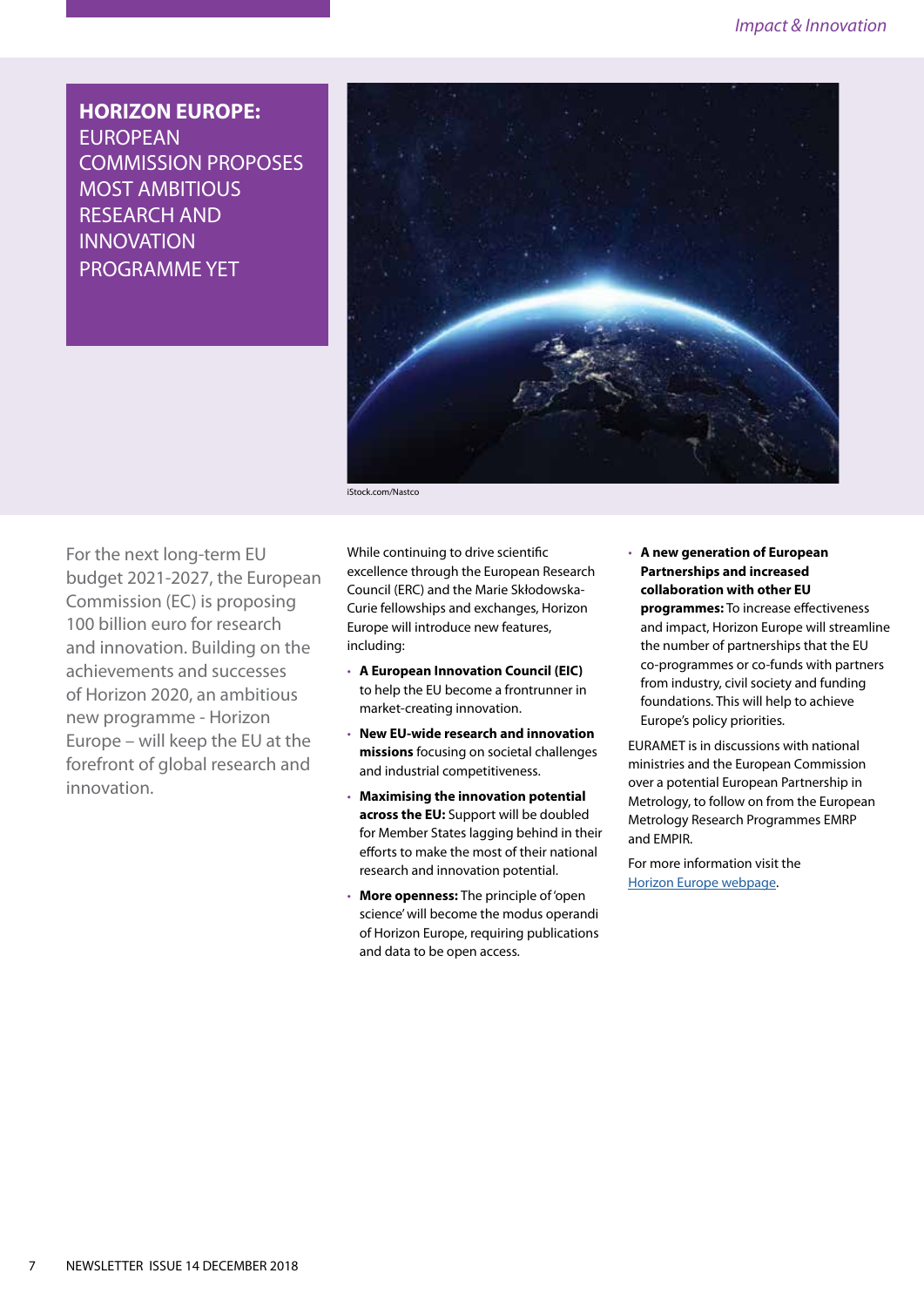# *Collaboration & Networks*

**ONE-YEAR ANNIVERSARY: WELMEC MOVED ITS SECRETARIAT TO EURAMET** – KEY EUROPEAN MEASUREMENT ORGANISATIONS **INTENSIFY COLLABORATION** 



Participants of the WELMEC Committee Meeting 2018 - Courtesy of WELMEC

One year on from WELMEC moving its secretariat to EURAMET, the two key European organisations leading the legal and scientific measurement communities continue to strengthen their collaboration.

Legal metrology plays an important role in society, providing the technical and administrative procedures established in law that guarantee the quality of measurements made during commercial transactions and official controls. WELMEC, the European Cooperation in Legal Metrology, coordinates the collaboration between legal metrology authorities in member states of the European Union and European Free Trade Association countries and countries in transition to EU membership.

WELMEC and EURAMET have a long history of mutually beneficial cooperation, exchanging expertise on various topics through several working groups, such as the joint WELMEC-EURAMET task group to explore opportunities for closer collaboration. In 2010 this partnership was fortified with a Memorandum of Understanding, and since October 2017 the WELMEC secretariat is provided by EURAMET.

The WELMEC secretariat supports on daily administrative needs and website maintenance. They have also supported the organisation of meetings, including the 34th WELMEC Committee Meeting earlier this year – the main event of the WELMEC community, held in Sarajevo, Bosnia and Herzegovina. The Committee Meeting was attended by more than 60 participants, and over the course of the three-day event valuable discussions took place on the future of the organisation.

*"Organising the WELMEC Committee Meeting was a very positive experience for me and my colleagues from the new WELMEC Secretariat. It gave us a better insight into EURAMET's sister organisation, their special features, objectives and way of working, but also the common ground of EURAMET and WELMEC." says Wolfgang Schmid, EURAMET Member Service Manager.*

*"The first year of operating the WELMEC secretariat has been a very interesting and positive experience. Having a joint secretariat is an important element in coming to a better mutual understanding of both organisations. On top of this, we appreciated the very effective and pleasant collaboration with the WELMEC Chair Gregor Dudle and the warm and friendly way we were received in the WELMEC community"* 

### About WELMEC

Created in 1990, WELMEC is the primary source for trusted advice on legal metrology issues in Europe. It aims at establishing a consistent approach to legal metrology for the benefit of all stakeholders including consumers, businesses, EU and national authorities. To date, WELMEC has 31 members and 8 associate members. From the beginning, they have shared a common vision to foster free movement of measuring instruments by reducing barriers to trade. Over the years WELMEC has gained importance and become the main platform to identify, address and act on issues in legal metrology.

Two new guides, 'Information on units of weight or volume used on prepackages' (Guide 6.14) and 'External auxiliary power supply of electrical energy meters' (Guide 11.8), were accepted by the WELMEC Committee in 2018. Revision was also approved for a further seven guides.

All WELMEC guides including the new and revised ones can be found on WELMEC's website ([https://www.welmec.org/](https://www.welmec.org/1/latest/guides/) [documents/guides/\)](https://www.welmec.org/1/latest/guides/).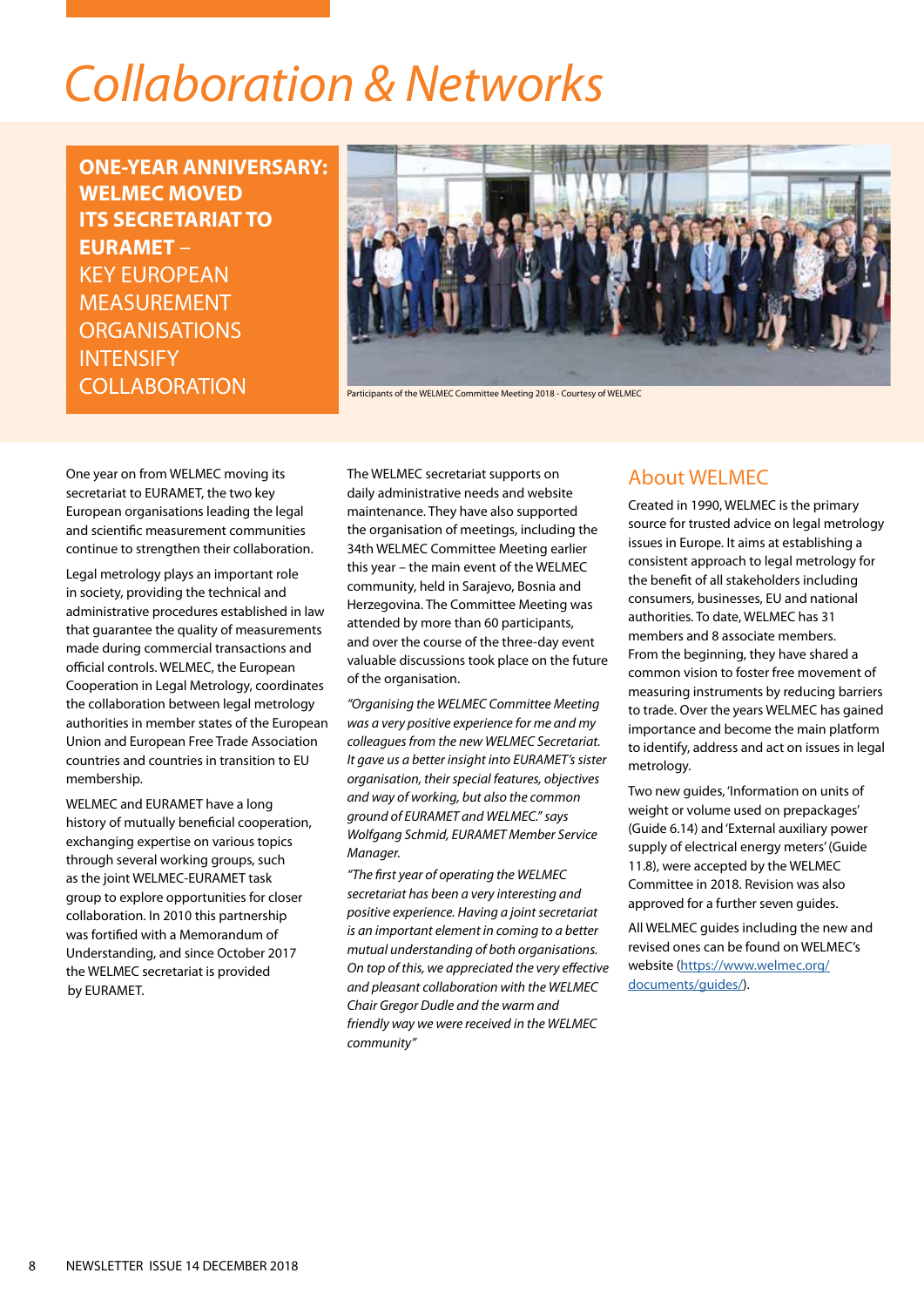# **TWO REGIONAL METROLOGY ORGANISATIONS INTENSIFY LONG-LASTING PARTNERSHIP** – EURAMET AND COOMET SIGN MEMORANDUM OF UNDERSTANDING



Signing the Memorandum of Understanding: COOMET President Dr Valery Hurevich and Dr Beat Jeckelmann, at that time EURAMET Chairperson – Courtesy of COOMET

Emphasising the importance of creating a harmonised and collaborative global metrological infrastructure, a Memorandum of Understanding (MoU) was signed by EURAMET and COOMET earlier this year. Drawing on strengths, aims, and commonalities, the MoU outlines mechanisms for joint activities and opportunities in mutual areas of interest for both organisations.

COOMET, the Euro-Asian Cooperation of National Metrology Institutions, and EURAMET, the European Association of National Metrology Institutes, have a long tradition of partnership and currently run many complementary functions. The recent signing aims to continue and extend their participation over the next five years.

As part of the MoU, present and future cooperative activities were set out, including:

- An annual delegation meeting between EURAMET and COOMET to discuss existing matters and strategic orientation of the cooperation.
- Mutually inviting the Technical Committee (TC) Chairs to the annual meetings of the TCs in their respective organisations.
- Exploring opportunities to hold joint workshops within the BIPM Capacity and Knowledge Transfer Programme.

EURAMET and COOMET also agreed to facilitate the participation of COOMET members in the European Metrology Research Programmes, supporting such measures as inviting members to take part in preparation meetings and preparing guidance documents in Russian and English. Signed by Dr Beat Jeckelmann, at that time EURAMET Chairperson, and COOMET President Dr Valery Hurevich, it is hoped that this statement of collaboration will encourage and promote increased engagement between the organisations. Over its five-year term, this should help to build a more coordinated global infrastructure for metrology, and lead to the strategic sharing of resources for a robust metrological community across Europe and Asia.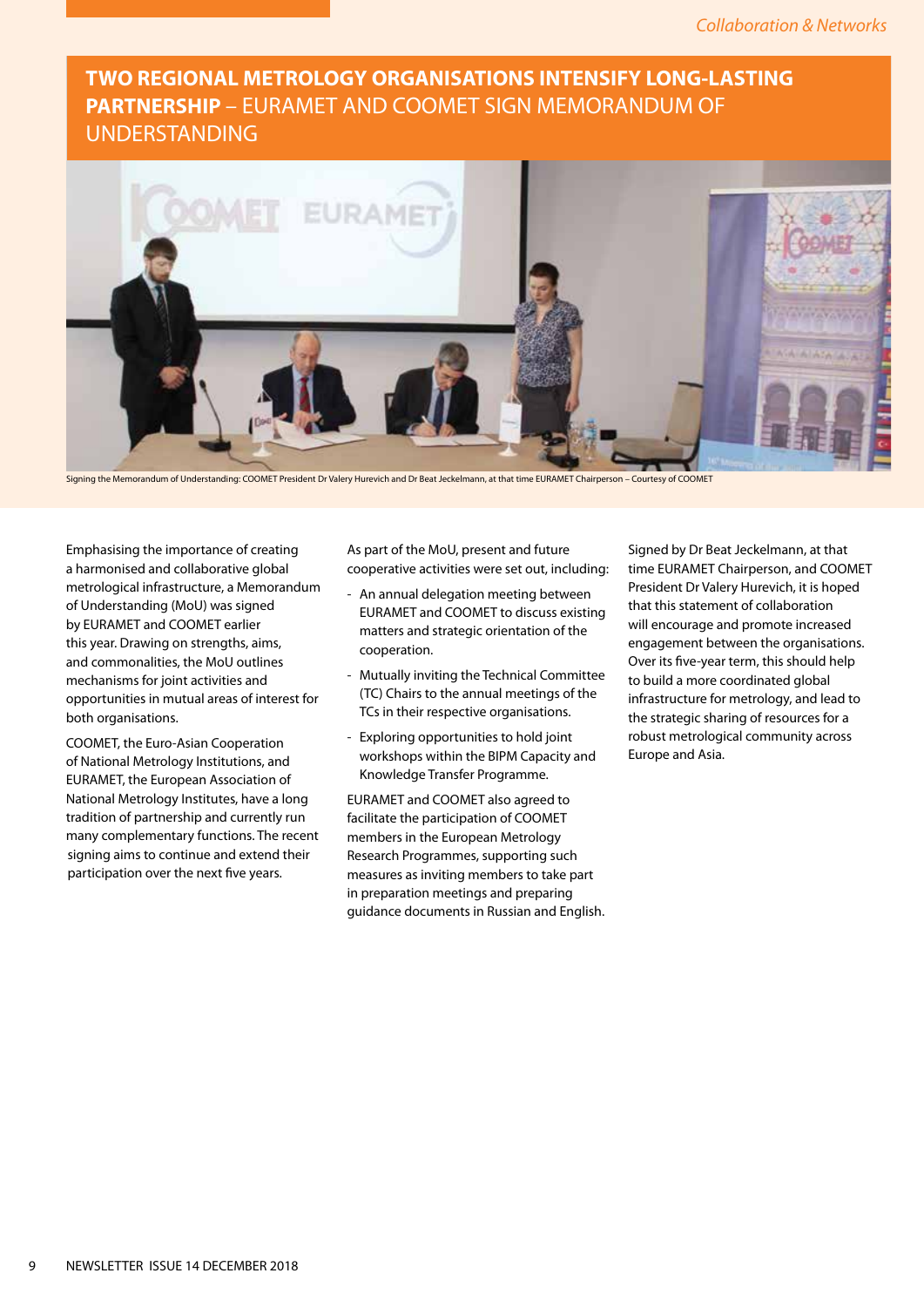

**INTERNATIONAL METROLOGY CONGRESS (CIM 2019) CALL FOR PAPERS IS OPEN!** 24 – 26 SEPTEMBER 2019 PARIS, FRANCE

### The congress

The [19th International Metrology Congress](http://cim2019.com/home.html) is a unique crossroads between R&D and industrial applications for all actors and all fields including mechanics, health and biology, agro-food industry, environment, energy, pharmaceuticals and chemicals.

The congress deals with the R&D and best practices for measurement and metrology in industry through:

- a diversified conference programme and round tables sessions
- an exhibition showcasing innovations and solutions
- industrial site visits and demonstrations
- professional networking opportunities during social events

### Aims

As a delegate you will:

- improve your measurement, analysis and testing processes and control your risks
- explore the evolution of techniques, advances in R&D and industrial applications
- meet industrial counterparts and measurement professionals

## Who will attend?

Around 1000 participants from 50 different countries, made up of:

- end-users of measurement technology in industry and laboratories
- quality managers and decision makers
- manufacturers of measurement equipment and service providers
- academics and researchers

**Take part and submit a paper. [Call for papers](http://cim2019.com/call-for-papers.html) deadline 15 January 2019.**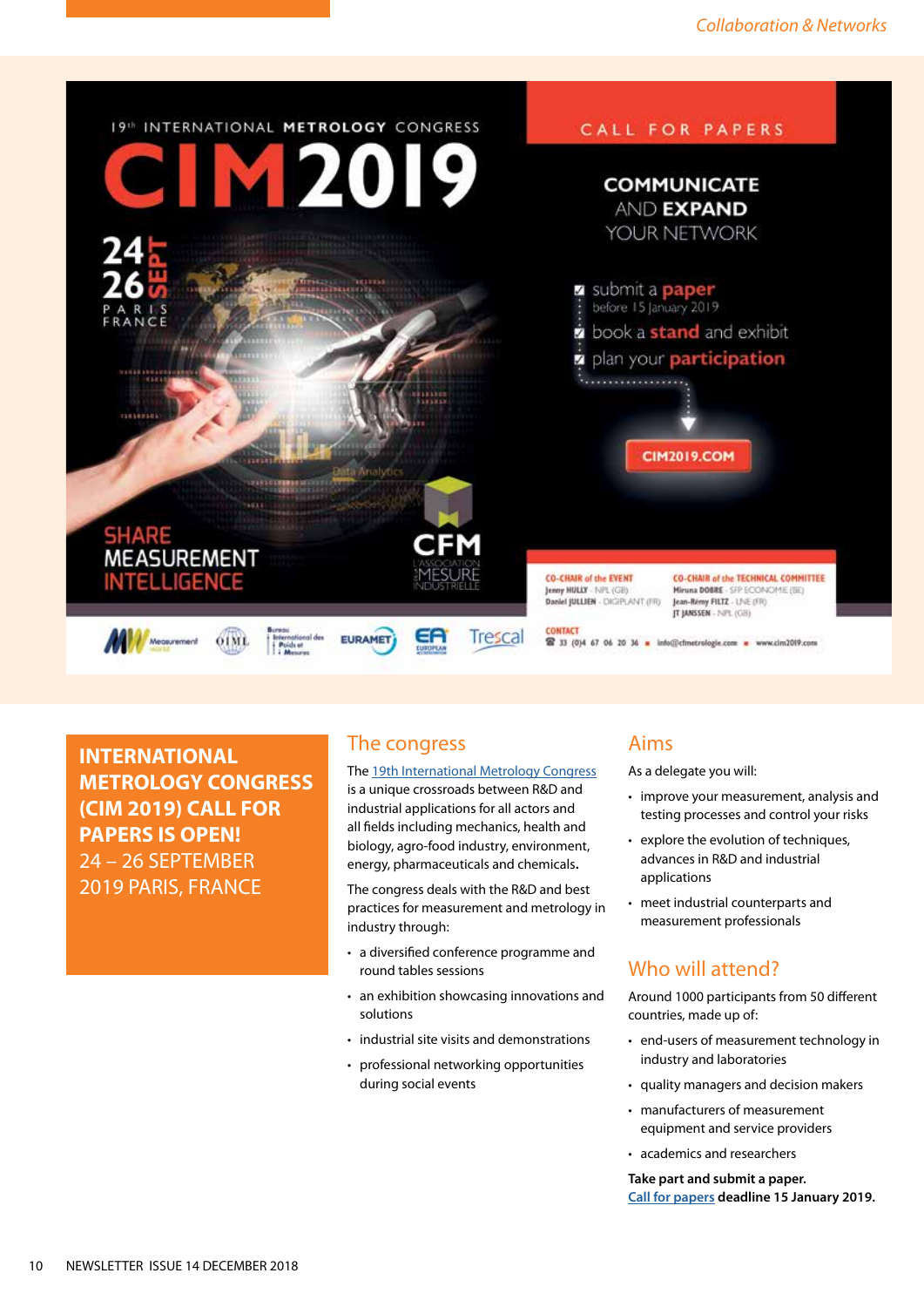# **BEST PRACTICES, R&D and PROSPECTS** for **MEASUREMENT** in **INDUSTRY**

A diversified conference programme and round tables sessions An exhibition showcasing innovations and solutions



- improve your measurement. analysis and testing processes.
- control your manufacturing risks **a** explore the **evolution** of techniques, advances in R&D and industrial applications

# & PARTICIPANTS

1.000 participants from 50 countries

- end-users of measurement technology in industry and laboratories
- a quality managers
- and decision makers a academics and researchers

### **AUTHORS INFOS**

- Reply to authors 1" March 2019 - Final papers due 10 July 2019
- Selection for publication
- in Measurement Science<br>and Technology IOP

### **TOPICS**

### - Processes

Uncertainties - Traceability - Cost optimisation - Certification - Conformity and risks

### a Techniques

Mass - Force - Flow - Pressure - Dimensional - Electricity -Time-frequency - Temperature - Hygrometry - Optics and photonics - lonising radiation - Acoustics - Chemical and biological measures

### **u R&D and Prospects**

Data quality and security - Advanced manufacturing<br>- Predictive maintenance - Industrial IOT - Energetic efficiency - Renewable resources - Health diagnosis - SI evolution - Recruitment - Quantum technologies - Al



### **ROUND TABLES SESSIONS**

**B** Smart sensors for production optimisation

- Additive manufacturing: the challenges for measurement and control
- Training 4.0: the major issues?
- New technologies for security and traceability<br>of the measurement chain
- Metrology for Meteorology
- BISO/CEI 17025 and risks management



## **Play an active part in the future of measurement!**

This congress is organised by CFM (Collège Français de Métrologie), an association of measurement professionals and end-users in Europe, which aims to disseminate measurement and metrology good practice.

CFM's Creative Metrology working group, consisting of experts representing the major players in the fields of metrology, digital technology, industry and laboratories, aims to establish the foundations for a new metrology able to challenge projects associated with the connected factory of the future.

The CFM working group has launched an international survey to review the current state of metrology in the context of the connected factory.

[Take part in the creative metrology survey.](http://5357.mj.am/nl2/5357/lth63.html)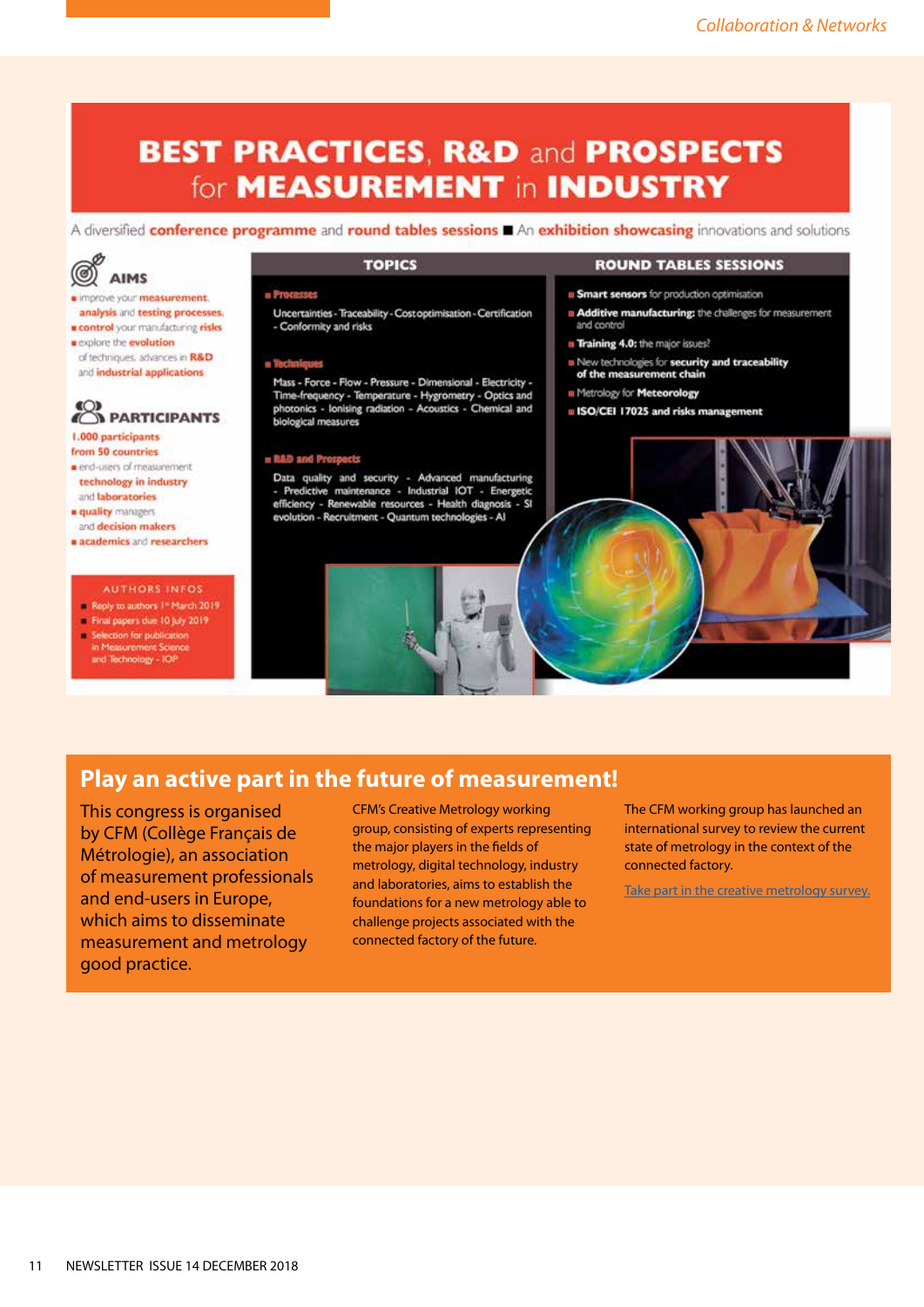# *Community News*

**EURAMET IMPLEMENTS EUROPEAN METROLOGY NETWORKS** CLOSE COLLABORATION IN MEASUREMENT SCIENCE WITH A NEW SUSTAINABLE STRUCTURE

The vision of EURAMET and its members is to ensure Europe has a world-leading metrology capability, based on highquality scientific research and an effective and inclusive infrastructure, that meets the rapidly advancing needs of end users. Establishing collaborative structures which go beyond joint research, the European Metrology Networks (EMNs), will be the next step in realising this aim.

At the 2018 EURAMET General Assembly six initiatives were selected to become the first set of European Metrology Networks: Mathematics and Statistics, Laboratory Medicine, Quantum Technologies, Smart Energy Grids, Energy Gases, and Climate and Ocean Observation.

These six EMNs are currently in the process of signing their Memoranda of Understanding and are getting ready to start their work.

### Concept of the EMNs

There is a long tradition of cooperation in EURAMET, as highlighted by the strong role of the Technical Committees and the European Metrology Research Programmes, EMRP and EMPIR in European measurement science. Nevertheless, there has been a widely-held view within the NMI and DI community that there are still a number of underexploited opportunities for increased coordination.

The positive attitudes expressed in EURAMET's membership for further collaboration resulted in a workshop in 2017. Attended by senior executive management of NMIs and DIs, views, expectations and ambitions of member countries were collected, leading to a consensus of the creation of European Metrology Networks. These were regarded as a necessary tool to take on future challenges in measurement science and deliver added value for Europe.



iStock.com/Bet\_Noire

The EMNs will cover fields relevant at the European level, but too wide for players to address individually.

The EMNs will analyse the European and global metrology needs and address these needs in a coordinated manner. EMN members will then formulate common metrology strategies including aspects such as research, infrastructure, knowledge transfer and services. The members will be committed to contributing to the EMN, helping to establish sustainable structures that are strategically planned from the outset.

By providing a single point of contact for information, underpinning regulation and standardisation, promoting best practice and establishing a comprehensive, longer-term infrastructure, the EMNs aim to create and disseminate knowledge, gain international leadership and recognition, and build collaboration across the measurement science community.

## Types of networks

Three types of EMNs are under development: science, societal challenges, and infrastructure and services.

### Science:

EMNs with a focus on science strive for leadership and scientific excellence in challenging and competitive fields. Their aim will be to increase visibility and acceptance in the research community, and to reach critical mass and make use of synergies of the partners involved.

# Societal challenges:

The focus of these EMNs is on metrology that supports developments in response to societal challenges. To increase impact, the EMNs will provide a single point of contact for metrology questions in their field, establishing the relevant stakeholder network, and identifying the affected policy areas and mechanisms to contribute. Through research, knowledge transfer and services, the networks will also underpin regulation and standardisation.

### Infrastructure and services:

To raise the overall level of metrology capability and quality of service throughout Europe, a coordinated approach in the development of the metrology infrastructure is necessary. The focus of infrastructure EMNs is to facilitate complementary development, sharing of resources, avoid unnecessary duplication, establish joint facilities, and support knowledge transfer.

# Membership

The EMNs are a fully integrated part of EURAMET, organised under its roof. Membership in an EMN is open to EURAMET members and associates. Partnership is open to stakeholder organisations.

### Further EMNs within EURAMET

The establishment of an EMN must be approved by the EURAMET General Assembly. Proposals for further EMNs are currently under development and will be discussed at the General Assembly 2019.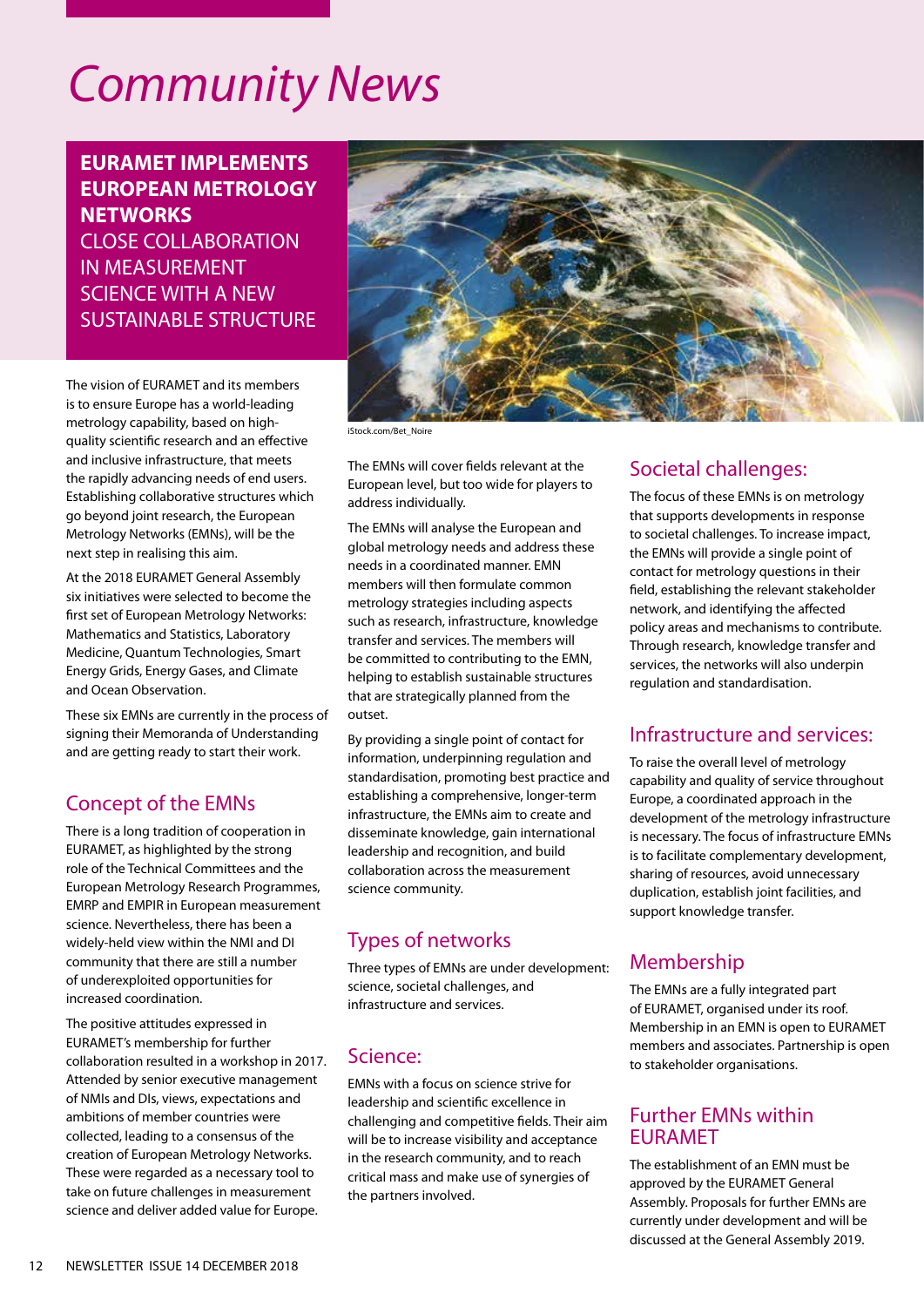### **SETTING TRENDS IN EUROPEAN METROLOGY** EURAMET GENERAL ASSEMBLY 2018



The vibrant city of Bucharest in Romania set the scene for EURAMET's 12th General Assembly, from 28 May to 1 June 2018. The annual meeting is one of the main events of Europe's measurement community. It offers the opportunity to discuss trends and needs in measurement science, new ways of collaboration, and the future development of EURAMET.

For the first time, the General Assembly (GA) selected six 'European Metrology Networks' (EMNs). EMNs are new bodies within EURAMET assigned to build sustainable structures of collaboration in areas of strategic relevance for the association and European metrology. EMNs consist of EURAMET Members and Associates, as well as stakeholder organisations. One of the main objectives of the networks is to improve coordination in specific fields by fostering research activities and the transfer of knowledge and technology (see page 12). Proposals for further EMNs will be developed over the next months and discussed at the General Assembly 2019.

Further topics on the agenda included:

- Strategic activities of EURAMET
- Discussions on cornerstones of a possible future European Metrology Research Programme
- Highlights from Technical Committees (TC) and Task Groups
- The planned redefinition of the International System of Units (SI) and the contribution of EURAMET TCs and joint research projects (see page 3)
- Important developments amongst EURAMET Members, Associates and Liaison **Organisations**

Elections took place in a closed session. The Board of Directors welcomes one new and three re-elected members: Vincent Fokkema (VSL, Netherlands), Maguelonne Chambon (LNE, France), Pavel Klenovský (CMI, Czech Republic) and Jörn Stenger (PTB, Germany), respectively. They were elected for the period June 2018 to May 2020.

In addition, Ulrike Ankerhold (PTB, Germany) was re-elected as chair of the TC for Ionising Radiation for a second term. A further three TC-Chairs started their first term at the GA (see page 16-17): Miruna Dobre (SMD, Belgium) for TC Interdisciplinary Metrology, Dolores del Campo (CEM, Spain) for TC Thermometry and Kai Stoll-Malke (PTB, Germany) for TC Quality.

In the EMPIR Committee meeting, which took place during the GA week, Erkki Ikonen (VTT, Finland) was re-elected as EURAMET Vice-Chairperson (EMPIR) for a second term until 2021.

EURAMET congratulates Erkki Ikonen for the re-election as Vice-Chairperson (EMPIR), the new and re-elected BoD Members and Technical Committee Chairs and wishes them all the best in their positions.

EURAMET also welcomes a new institute: The Croatian Designated Institute 'Meteorological and Hydrological Service' (HMI/DHMZ-SOUL) was accepted by the GA as new Associate.

Happening only once every three years, EURAMET's chairmanship was also transferred to the new Chairperson during the GA: Beat Jeckelmann (METAS, Switzerland) handed over to Hans Arne Frøystein (JV, Norway). Beat, now Past Chairperson, thanked all Delegates and colleagues for the support they provided and their good spirit during his term of office.

# **ROMANIA'S NATIONAL METROLOGY INSTITUTE HOSTED EURAMET'S GENERAL ASSEMBLY**

The 2018 General Assembly of EURAMET took place in Romania's capital city, Bucharest. The week-long event, with over 100 participants, was professionally and cordially hosted by INM, Romania's National Metrology Institute.

Mirella Buzoianu, Director of INM and EURAMET Delegate, and her team provided a wonderful atmosphere for the meetings, which proved to be effective and productive for all involved.

INM was established in 1951 and is one of EURAMET's founding members, having been part of the community for almost 20 years. INM participates in a number of joint research projects within EURAMET's European Metrology Research Programmes (EMRP and EMPIR).

EURAMET is grateful for the support and excellent organisation of the General Assembly 2018, creating the perfect environment for a week full of valuable and constructive meetings.

### **SAVE THE DATE – 13TH EURAMET GENERAL ASSEMBLY IN 2019**

EURAMET's 13th General Assembly will take place in Borås, Sweden from 21 to 24 May 2019. It will be hosted by RISE, the Swedish National Metrology Institute. Further information will be available beginning of 2019.

Hans Arne, new Chairperson, acknowledged the great work and achievements Beat accomplished and expressed his and the community's gratitude (see page 15).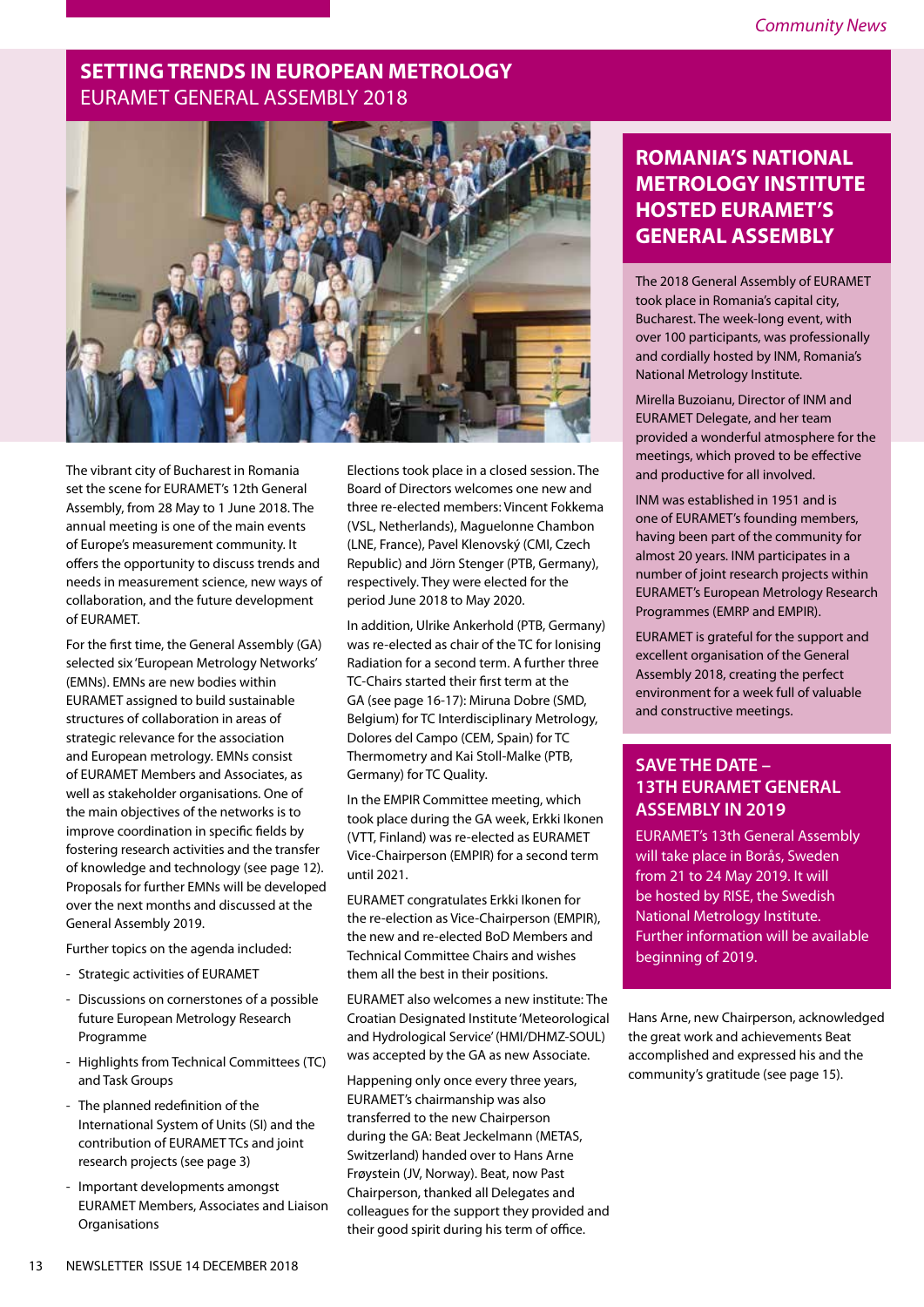### Re-elected Technical Committee Chairs

| <b>Technical Committee</b> | $\blacksquare$ Re-elected chair $\blacksquare$ | Period                |
|----------------------------|------------------------------------------------|-----------------------|
| Ionising Radiation         | Ulrike Ankerhold (PTB, Germany)                | June 2018 to May 2020 |
|                            |                                                |                       |

### New Technical Committee Chairs

| Technical Committee         | <b>Chair</b>                   | Period                |
|-----------------------------|--------------------------------|-----------------------|
| Interdisciplinary Metrology | Miruna Dobre (SMD, Belgium)    | June 2018 to May 2020 |
| Thermometry                 | Dolores del Campo (CEM, Spain) | June 2018 to May 2020 |
| Quality                     | Kai Stoll-Malke (PTB, Germany) | June 2018 to May 2020 |



EURAMET's Research Council met during the General Assembly week.







Former Technical Committee Chairs Robert Edelmaier (TC Interdisciplinary Metrology), Graham Machin (TC Thermometry) and Enver Sadikoglu<br>(TC Quality) receiving thanks from Beat Jeckelmann on behalf of EURAMET.



Speakers at EURAMET's symposium on European Networks: Hans Arne Frøystein, EURAMET Chairperson, Nicolae-Victor Zamfir, ELI Romania, Jana Kolar,<br>CERIC-ERIC Research Infrastructure and Sean O'Reagain, DG Research, European C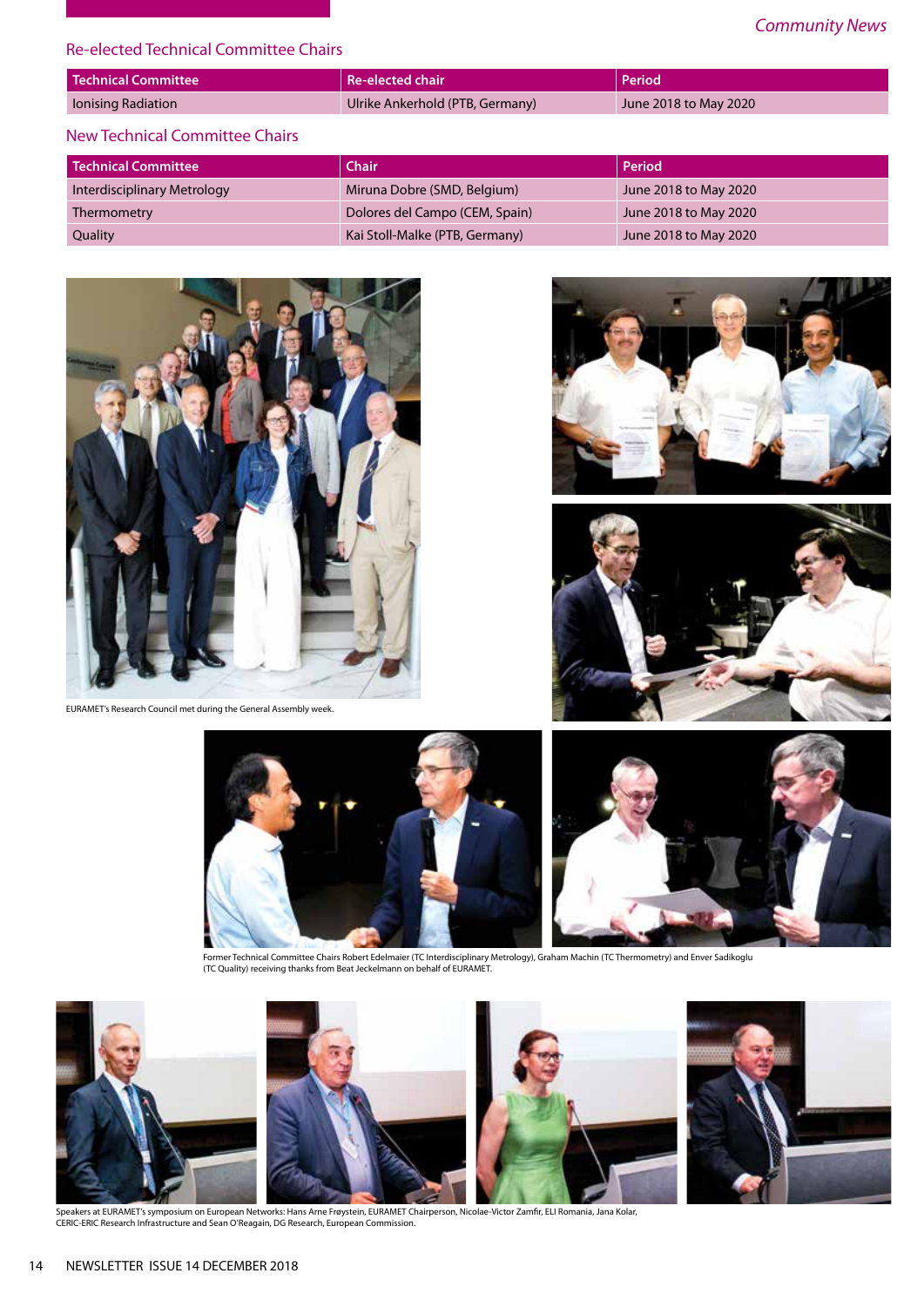# *People & EURAMET*

## **BEAT JECKELMANN'S TERM AS EURAMET CHAIRPERSON ENDED**  FOSTERING A FIT-FOR-PURPOSE AND COORDINATED METROLOGY INFRASTRUCTURE IN EUROPE





Many thanks to and positive feedback for Beat Jeckelmann expressed by Hans Arne Frøystein, EURAMET Chairperson, on behalf of EURAMET (picture on the right) and Jutta Bender (Member Service Officer) and Wolfgang Schmid (Member Service Manager) on behalf of the EURAMET Secretariat (picture on the left).

How quickly time is running can be easily measured when it comes to the terms of EURAMET's Chairpersons. It seems as if Dr Beat Jeckelmann (METAS, Switzerland) was only recently elected as the EURAMET Chairperson, just starting his three-year term. But, that was June 2015, and at this year's General Assembly in Bucharest, Romania, he handed over the important position to his successor Hans Arne Frøystein from Norway.

"EURAMET is now a very well-run association, highly regarded both by our members and our stakeholders, not least due to the excellent leadership of Beat during the last three years. I am really inspired by his way of working, focussing on the important strategic decisions and making us move forward, and always in a friendly and inclusive style", said Hans Arne.

During his term of office Beat focussed on increasing the sustainability and integration of measurement research in Europe as the basis for the development of a coordinated measurement landscape.

Beat was the main driver behind EURAMET's efforts to establish a fit-for-purpose and truly coordinated metrology infrastructure in Europe, by using common infrastructures and services to best effect. His work led to the new concept of European Metrology Networks, collaborative structures which go beyond joint research, which has been one of the major initiatives of EURAMET within the past three years.

In addition, Beat found it equally important to encourage the EURAMET members and associates in expanding appropriate measurement infrastructure around Europe, and was particularly interested in providing support to new and evolving National Metrology Institutes.

People in the EURAMET community really enjoyed working with Beat, describing him as goal-oriented, efficient and effective in decision making, steady, and with a Swiss sense of humour.

Wolfgang Schmid, EURAMET Member Service Manager stated: "Me and all colleagues at the Secretariat enjoyed working with Beat very much. Before he became chair, he made an analysis of the Secretariat which paved the way towards a stronger and more effective organisation. As chair Beat was always open for the needs of the Secretariat and made sure we had excellent conditions for our work. We appreciated his very friendly and respectful way towards people. It has been a great time with him."

In his final speech as Chairperson Beat emphasised that he appreciated the opportunity to work with so many highly committed colleagues and enjoyed spreading the word about metrology throughout EURAMET's stakeholder groups. "The time as chairperson was very exciting and enriching. It was a great pleasure and honour to participate in the further development of the association. I thank the secretariat team and all EURAMET colleagues for their great commitment and the good collaborative sprit. I wish my successor, Hans Arne, much success and satisfaction."

Beat is both the Chief Science Officer and Member of the extended management board at METAS, the Federal Institute of Metrology of Switzerland, and has been a EURAMET Delegate since 2008.

Beat has almost 30 years' experience working within the EURAMET community: He was previously the Chair of the Technical Committee (TC) for Electricity and Magnetism, TC Contact Person and Subcommittee Convenor. He is currently a Representative in the EMPIR Committee and the Research Subcommittee, and since 2010 has been a Member of EURAMET's Board of Directors. Beat will remain on the Board of Directors as Past-Chairperson until 2019.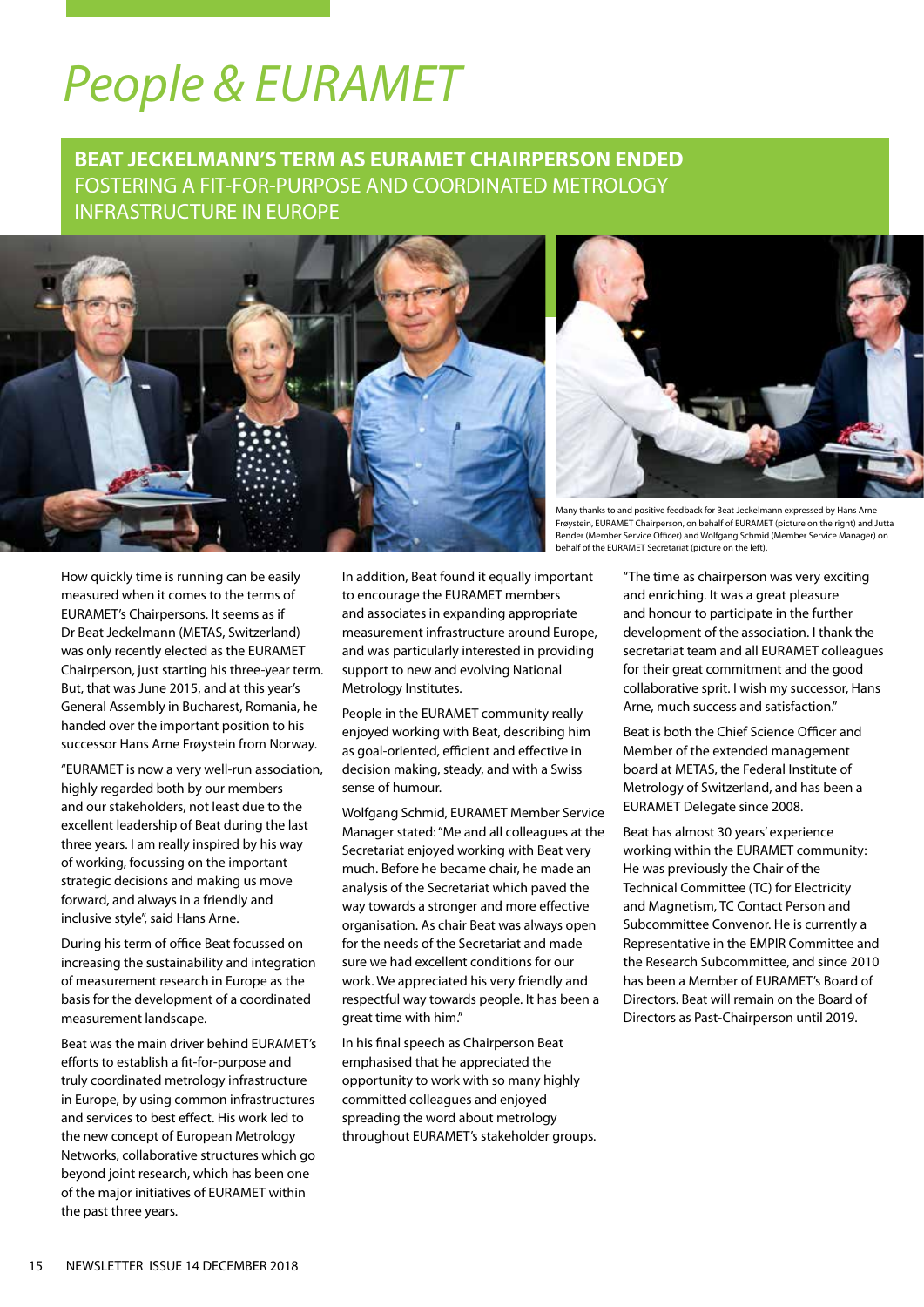## **VINCENT FOKKEMA (VSL) NEW BOARD OF DIRECTORS MEMBER**



Prior to joining VSL, the Dutch metrology institute, Vincent completed his PhD in experimental physics at Leiden University, where he developed a scanning tunnelling microscope dedicated to atomic-scale, real-time observations of physical vapour deposition of thin films and ion erosion. Vincent then took these skills forward in his role as a Research and Development Scientist at VSL in the field Nanometrology, working on various projects within EMRP including investigating novel scanning probe microscopy techniques for characterising nanometer-sized objects. During this time, Vincent was also the Project Manager for Dimensional Metrology, which saw him negotiating and carrying out the yearly contract with the Ministry of Economic Affairs that supports the maintenance and development of national measurement standards in the Netherlands.

In 2015, he switched to a managerial position within VSL as head of Calibrations and Reference Materials Department, focussing on providing accurate and traceable services in a wide range of technical areas. Now

managing director of VSL, a position he has held since 2017, Vincent is responsible for both R&D and commercial activities.

"As member of the BoD, I would like to promote the acceleration of results from research projects being taken up by our stakeholders in industry and society. Owing to VSL's business model as a private company, the true valorization of science is always at the center of my attention. Regarding impact and collaboration on the European level, the best playing field will be within the European Metrology Networks, and so I would like to help shape these into robust collaboration instruments that bring together research and application. Another vital point I will address in my appointment as member of the BoD is the 'popularity' of metrology, especially amongst students in the technical sciences. For a truly sustainable metrology infrastructure, investing in human capital development is at least as important as optimising the output and impact of our research projects, programmes, and networks."

## **DOLORES DEL CAMPO TC FOR THERMOMETRY**

Having spent 25 years working in thermometry at the Centro Español de Metrología (CEM), from laboratory technician to head of the CEM Thermodynamics and Environment Department, Dolores has gained a wealth of technical and organisational experience. Over this time, she has performed many different functions, including her role as Technical Auditor of the Spanish Accreditation Body (ENAC) in the fields of temperature, humidity, and gas concentration. An active member of the EURAMET community, Dolores participated in numerous EMRP and EMPIR projects, and acted as lead facilitator for an Industry EMPIR call. In 2007, Dolores became the CEM contact person in the EURAMET Technical Committee for Thermometry. During the 26th meeting of the General Conference on Weights and Measure she has been elected as one of the 18 members of the International Committee for Weights and Measures (CIPM).

"As the Technical Committee chair for thermometry I would like to continue building in the excellent foundations laid by the past TC-T chairs by promoting the development of closer ties between the TC-T members and encouraging representatives from small size institutes to be more involved in the committee's work.

I believe it is also necessary to increase our knowledge transfer efforts, in which the organisation of workshops, training courses, and fostering the exchange of researchers and technicians could play an important role. Finally, I would like to highlight the need to update the roadmaps for the main TC-T fields of temperature, humidity, and thermophysical quantities, and to develop a strategy research agenda – both issues that should be addressed in the near future."

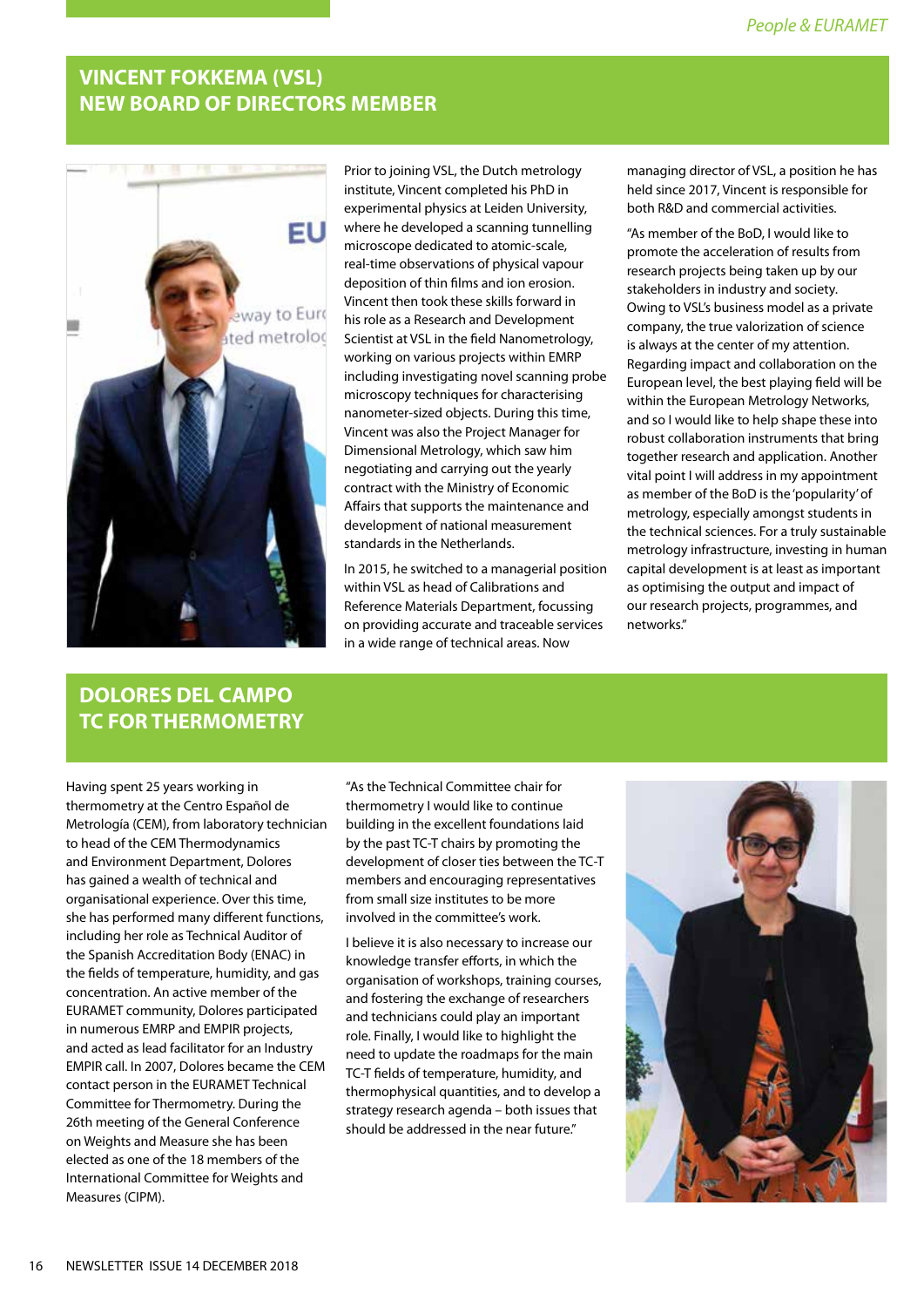## **MIRUNA DOBRE TC FOR INTERDISCIPLINARY METROLOGY**



Before joining the Belgian National Metrology Institute (SMD) in 2003, Miruna spent several years conducting research at the University of Leuven in Belgium, where she completed her PhD in applied sciences. During this time, Miruna was involved in the theoretical and experimental design of ultrasonic atomisers, as well as studies on diesel engine injectors. After spending ten years as the head of the thermometry laboratory, Miruna is now the research manager at SMD, in charge of the national research and development programme in metrology. She has also been closely involved in many EURAMET activities and is currently EMPIR Committee Representative.

"The TC for Interdisciplinary Metrology (IM) was first designed as an open forum for ideas, but its cross-disciplinary work has evolved towards project-oriented actions and I am convinced that small subgroups

working in depth on a few topics is an efficient operational mode for TC-IM. The creation of the Board of Directors focus group on capacity building opened the way to an increased participation of small NMIs, and we have to continue to create an inclusive organisation where a large number of members are active in the Technical Committees and Task Groups.

Building networks is the first action, and TC-IM can contribute by bringing its specific bottom-up, inclusive approach. We will also continue our work on knowledge transfer by developing e-learning modules, encouraging the development and dissemination of best practice guides, and finding new ways to share the results of research projects. Increasing impact is still an open question and TC-IM is the best forum to propose new answers."

## **KAI STOLL-MALKE TC FOR QUALITY**

Kai's metrology career began in 1990 when he undertook a PhD in frequency measurement standards at PTB, the German National Metrology Institute. Since, he has also worked at the national metrology institutes in France and Italy, conducting further fundamental research on frequency measurement. Kai returned to PTB in 1997 as project coordinator in the Technical Cooperation department, working on quality infrastructure for international cooperation, acquisition, and preparation of projects, as well as the development of internal quality management systems. He is now the Quality Manager at PTB, Head of Central Quality Management. Before becoming chair, Kai has been a member of EURAMET'S Technical Committee for Quality.

"I would like to continue the fantastic work of TC-Q members and the previous chair, retaining the Peer Review System for approving Quality Management Systems for NMIs and DIs in its current efficient and successful form. I also believe it will be important to promote the international recognition of the Peer Review System of Quality Management Systems, assuring the metrological community of the benefits it can bring. Another key objective in my time as chair will be to ensure appropriate management of the transitioning to the new standards ISO/IEC 17025:2017 and ISO/IEC 17034:2016."

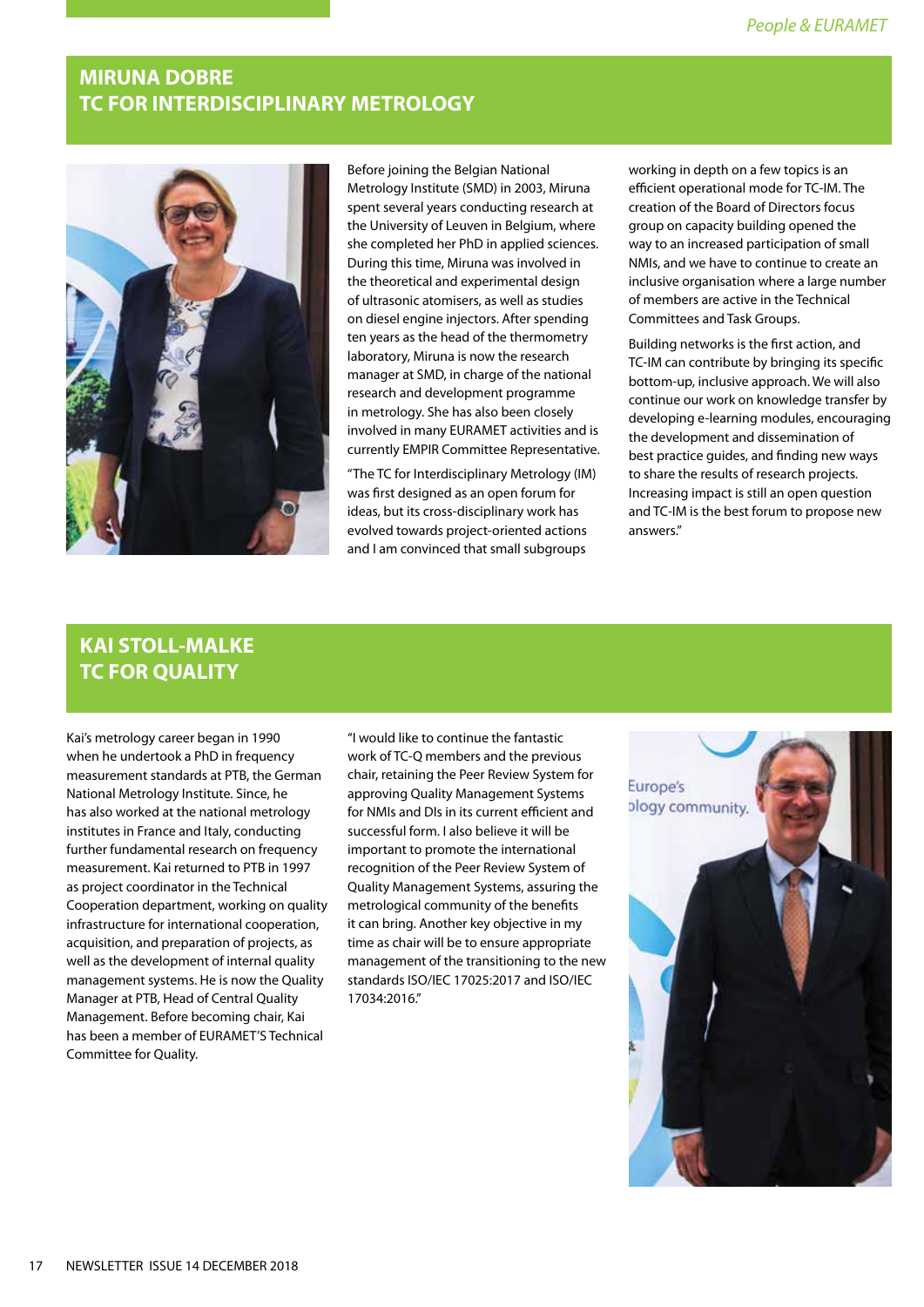# *Season's Greetings*



With the redefinition of the SI units, 2018 has been an exciting year for the metrology community. It's been fantastic to see so many people interested in measurement science, and so many of you sharing your research and passion with the wider world! We hope this will continue into 2019.

We'd also like to say thank you to our members, friends, partners, and stakeholders for all your hard work and support throughout 2018. It has been a year full of successful events, scientific achievements, and thriving collaborations.

We hope you and your families have festive and relaxing holidays, and wish you a very happy New Year.

Your EURAMET community.